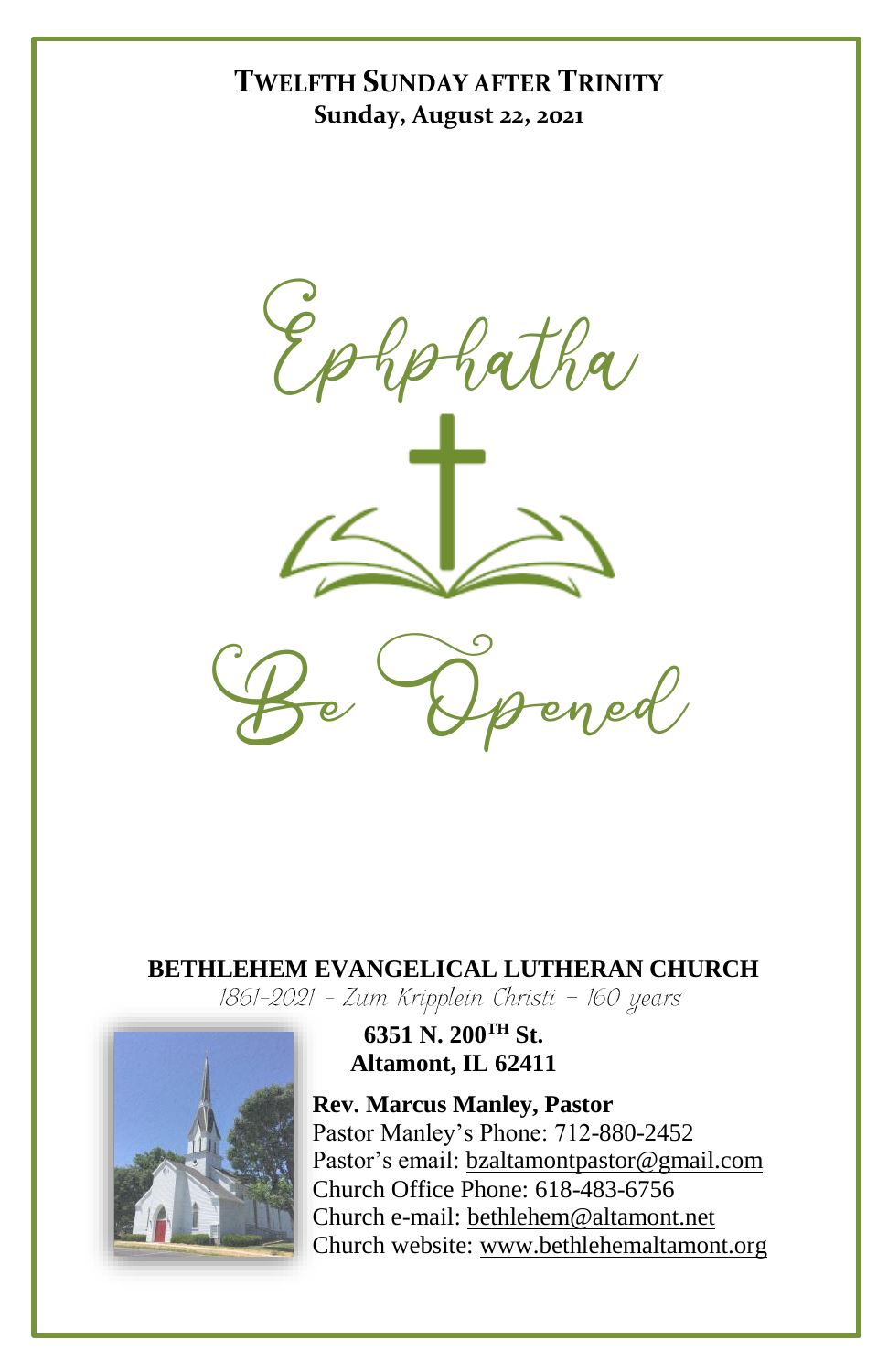*Welcome to Bethlehem Evangelical Lutheran Church, we are happy you are here today. It is customary when you enter the church nave to observe silence for meditation during your silent prayer, the ringing of the bells, and the prelude, in order to prepare you for the beginning of the worship service. Thank you for joining us today and God's Blessings.*

**PRAYARANA NATURAL PROTECT PARAMETERING CONTROLLER** 

*Prayer before worship: Almighty God, You chose the virgin Mary to be the mother of Your only Son. Grant that we, who are redeemed by His blood, may share with her in the glory of Your eternal kingdom; through Jesus Christ, Your Son, our Lord, who lives and reigns with You and the Holy Spirit, one God, now and forever. Amen*

### **In our prayers we remember:**

Those in need of healing & comfort: *Carl Becker, Kaly Benning, Sherry Dahnke, Tiffany Dunaway, Bernice Graumenz, Zoe Hoehler, Bonita Hoffman (grieving loss of son and grandson), Tim Mueller, Luella Rubin, Susie Rush, Irene Spilker, Karen Stuemke, Steve Voelker, Clete Westendorf, Gene Wharton, Craig Wolff, and Lilly Wright.*

Those celebrating **Birthdays**: (08/22-08/28) – 08/23 – Kingston Koester; 08/24 – Jennifer Kroening, Tim Laatsch; 08/26 – Lillian Grobengieser; 08/27 – Daphne Flood, Myrna Hites; 08/28 – Owen Phillips, Emily Putnam

**Anniversary:** Cody & Shelbi Willenborg 08/27 5 years

**Church News Street Church News REACH AND AND REACTION** 

Communion Note – diluted wine is available, please request prior to worship service.

## **Adult Bible Study** Christian Stewardship: Tithing

- What is tithing?
- What are the different tithes in the bible?
- What does tithing have to do with our faith in Jesus Christ?
- Should Christians tithe today?

For those parents who plan to attend bible class and have young children, we will offer a children's bible lesson in the Sunday School elementary classroom during this time.

### **Trustee's Report:**

Offering collected for the Home Purpose General Fund on August 15: \$4,899 *(Our anticipated 2021 weekly amount needed is \$5,972.) All loose change in the offering plate has been designated for the LWML Mites.* - Church Window Project Fund total: \$13,678 (Total amount needed: \$55,000) - Building Fund donation on August 15: \$60 CID LCMS Missions – YTD 06/30: \$3,200 *(2021 annual Commitment is \$8,000)*

Issues, Etc. – YTD 06/30: \$325 *(2021 annual commitment is \$1,000)*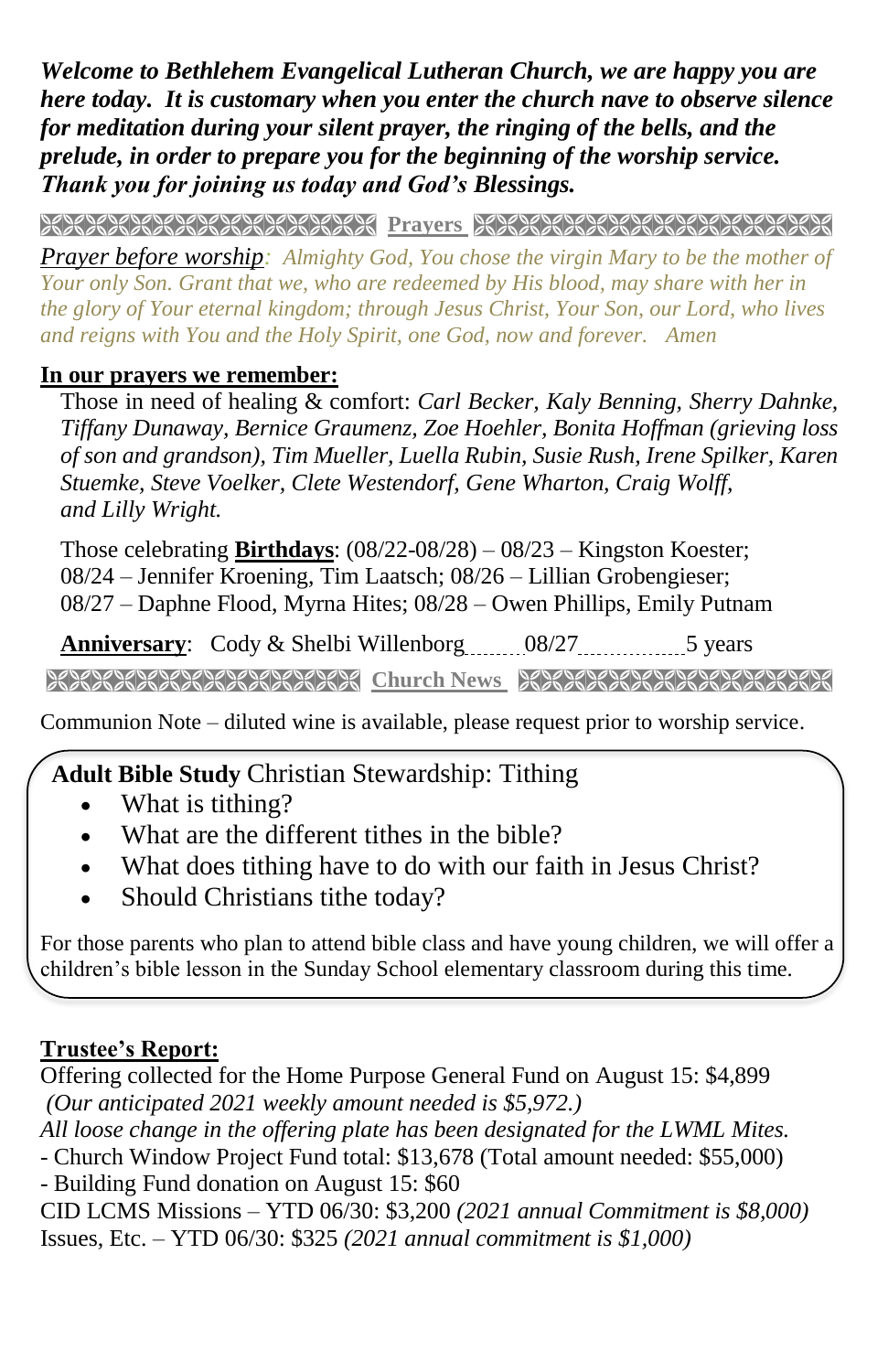**Note from our Church Elders:** Beginning September 2021, we will begin offering Holy Communion every Sunday. If you have any questions or concerns regarding this decision, you are welcome to address the Elders at their next meeting on September 6, 7:00 p.m. Thank you.

**Meals on Wheels** - Bethlehem is scheduled to deliver meals this week on Monday, Tuesday, and Wednesday (August 23, 24, & 25). If you are able to help on one or more days, please contact Janice Heiden.

**Youth Sunday School will be starting September 12th**, and we are in need of volunteers to teach in the Pre-K and Elementary classrooms? Anyone interested should contact Jenn (618)339-2101 or Lexie (217)343-8884.

## **Ministry of Music:**

KINDERCHOR *-* orientation and 1st practice on Thurs., Aug. 26, time TBD Parents: if your child wishes to sing in the Kindercor, (and did not sing last season) please contact Dean Manuel: 618-267-7914

**Adult Catechesis (Instruction) Classes**: If you or anyone you know is interested in learning what Lutherans believe, teach, and confess please speak with Pastor Manley. Adult Catechesis is open and free to all. Spouses are encouraged to attend together. Classes are held at Bethlehem Parish Hall on Sundays at 5pm, beginning on Sept. 12.

**Final Victory Workshop – Sunday, September 19, 2021 – 12pm-3pm**

Featured speakers will address how to faithfully make preparations for yourself and your family to leave the church on earth and enter into the church triumphant. Luncheon provided at noon.

Featured Presenters: Rev. Marcus Manley- Making the Case for Lutheran Funerals;



Rev. Ken Schurb - Gift Planning; Mr. Dale Wolff - Wills, Trusts, and Estate Planning; Mr. Wayne Yagow - Burial Basics; Rev. Michael Mohr - "Ars moriendi" The Art of Dying; and a Funeral Hymn Sing

-- Workshop will be held at the Bethlehem Church Parish Hall. Lunch and workshop 12pm-3pm. Everyone is welcome to attend.

To register for this free workshop, please contact the Bethlehem Church Office by Mon., Sept. 13, email: bethlehem@altamont.net, or call 618-483-6756.

**District & Synod News, Regional Items & Acknowledgments & XXXX** 

**National Youth Gathering Informationals**- There will be informational meetings to discuss youth/ adult leader participation in the 2022 National Youth Gathering at Immanuel Lutheran Church Parish Hall on Sunday, August 29th at noon. One parent and the youth must be at one of the meetings in order to participate. Adult leaders do not have to be parents!